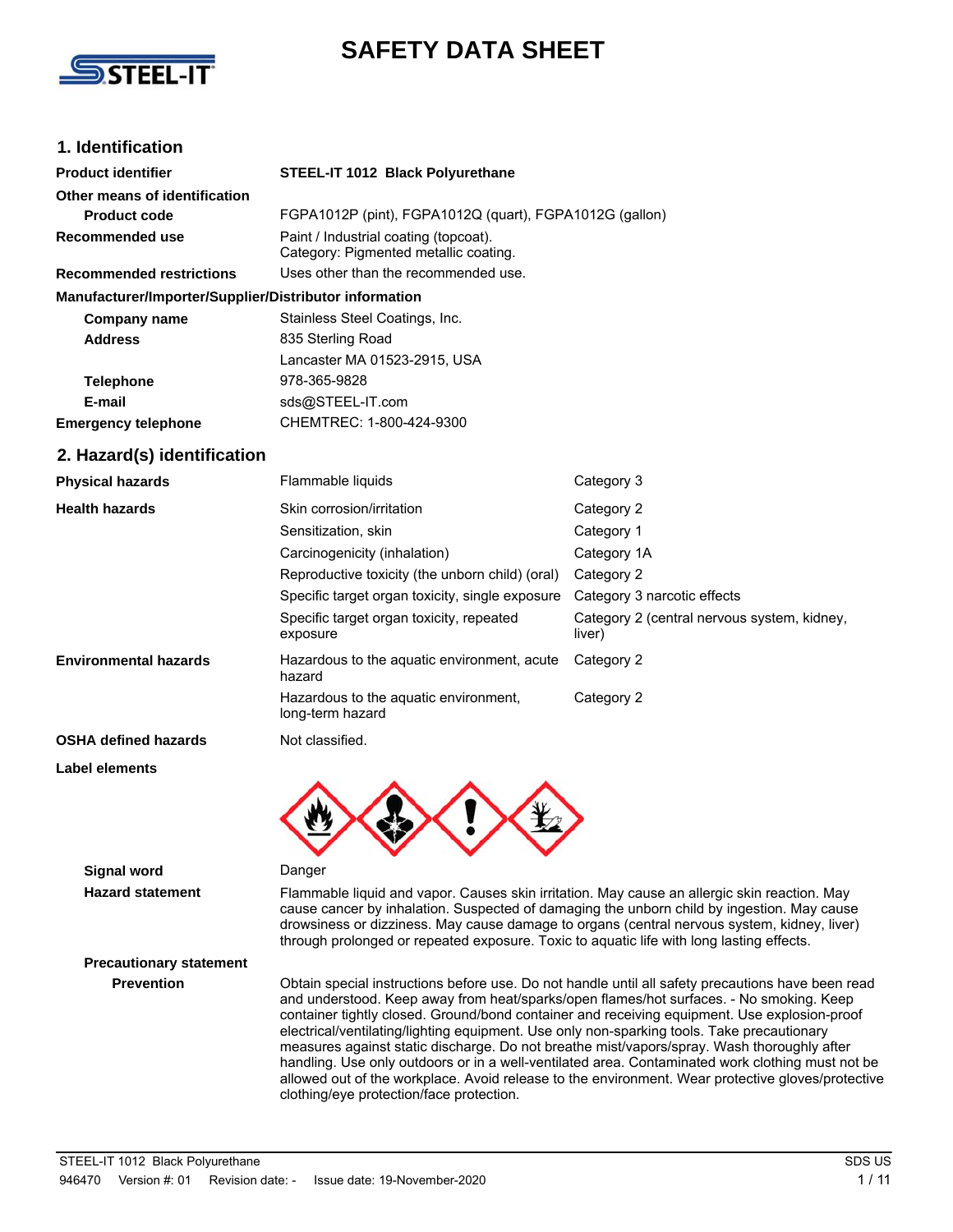| <b>Response</b>                              | If exposed or concerned: Get medical advice/attention. If on skin (or hair): Take off immediately all<br>contaminated clothing. Rinse skin with water/shower. If skin irritation or rash occurs: Get medical<br>advice/attention. Wash contaminated clothing before reuse. If inhaled: Remove person to fresh air<br>and keep comfortable for breathing. Call a poison center/doctor if you feel unwell. In case of fire:<br>Use water fog, foam, dry chemical powder, carbon dioxide to extinguish. Collect spillage. |
|----------------------------------------------|------------------------------------------------------------------------------------------------------------------------------------------------------------------------------------------------------------------------------------------------------------------------------------------------------------------------------------------------------------------------------------------------------------------------------------------------------------------------------------------------------------------------|
| <b>Storage</b>                               | Keep cool. Store in a well-ventilated place. Keep container tightly closed. Store locked up.                                                                                                                                                                                                                                                                                                                                                                                                                           |
| <b>Disposal</b>                              | Dispose of contents/container in accordance with local/regional/national/international regulations.                                                                                                                                                                                                                                                                                                                                                                                                                    |
| Hazard(s) not otherwise<br>classified (HNOC) | None known.                                                                                                                                                                                                                                                                                                                                                                                                                                                                                                            |
| <b>Supplemental information</b>              | None.                                                                                                                                                                                                                                                                                                                                                                                                                                                                                                                  |

### **3. Composition/information on ingredients**

#### **Mixtures**

| <b>Chemical name</b>                                                         |                                                                                                                                                                                                                                                                                                                                                                                                                | <b>CAS number</b> | %          |
|------------------------------------------------------------------------------|----------------------------------------------------------------------------------------------------------------------------------------------------------------------------------------------------------------------------------------------------------------------------------------------------------------------------------------------------------------------------------------------------------------|-------------------|------------|
| Distillates (petroleum),<br>hydrotreated light                               |                                                                                                                                                                                                                                                                                                                                                                                                                | 64742-47-8        | $15 - 25$  |
| Benzene,<br>1-chloro-4-(trifluoromethyl)-                                    |                                                                                                                                                                                                                                                                                                                                                                                                                | 98-56-6           | $15 - 25$  |
| C.I. Pigment black 028                                                       |                                                                                                                                                                                                                                                                                                                                                                                                                | 68186-91-4        | $12 - 22$  |
| Xylene                                                                       |                                                                                                                                                                                                                                                                                                                                                                                                                | 1330-20-7         | $1 - 3$    |
| Nickel                                                                       |                                                                                                                                                                                                                                                                                                                                                                                                                | 7440-02-0         | ${}_{0.7}$ |
| Ethylbenzene                                                                 |                                                                                                                                                                                                                                                                                                                                                                                                                | $100 - 41 - 4$    | 0.6        |
| Carbon black                                                                 |                                                                                                                                                                                                                                                                                                                                                                                                                | 1333-86-4         | ${}_{0.5}$ |
| 2-Butanone oxime                                                             |                                                                                                                                                                                                                                                                                                                                                                                                                | 96-29-7           | ${}_{0.2}$ |
| 2-Ethylhexanoic Acid<br>Zirconium Salt                                       |                                                                                                                                                                                                                                                                                                                                                                                                                | 22464-99-9        | ${}_{0.2}$ |
| <b>Composition comments</b>                                                  | The specific chemical identity and/or exact percentage of component(s) have been withheld as a<br>trade secret.<br>All concentrations are in percent by weight unless otherwise indicated. Components not listed are<br>either non-hazardous or are below reportable limits.                                                                                                                                   |                   |            |
| 4. First-aid measures                                                        |                                                                                                                                                                                                                                                                                                                                                                                                                |                   |            |
| Inhalation                                                                   | Remove victim to fresh air and keep at rest in a position comfortable for breathing. Call a poison<br>center or doctor/physician if you feel unwell.                                                                                                                                                                                                                                                           |                   |            |
| <b>Skin contact</b>                                                          | Remove contaminated clothing immediately and wash skin with soap and water. In case of<br>eczema or other skin disorders: Seek medical attention and take along these instructions.                                                                                                                                                                                                                            |                   |            |
| Eye contact                                                                  | Immediately flush eyes with plenty of water for at least 15 minutes. Remove contact lenses, if<br>present and easy to do. Get medical attention if irritation develops and persists.                                                                                                                                                                                                                           |                   |            |
| Ingestion                                                                    | Rinse mouth. Do not induce vomiting without advice from poison control center. If vomiting occurs,<br>keep head low so that stomach content doesn't get into the lungs. Get medical attention if<br>symptoms occur.                                                                                                                                                                                            |                   |            |
| <b>Most important</b><br>symptoms/effects, acute and<br>delayed              | May cause drowsiness or dizziness. Narcosis. Headache. Nausea, vomiting. Behavioral changes.<br>Decrease in motor functions. Direct contact with eyes may cause temporary irritation. Skin<br>irritation. May cause redness and pain. May cause an allergic skin reaction. Dermatitis. Rash.<br>Edema. Jaundice. Prolonged exposure may cause chronic effects.                                                 |                   |            |
| Indication of immediate<br>medical attention and special<br>treatment needed | Provide general supportive measures and treat symptomatically. Thermal burns: Flush with water<br>immediately. While flushing, remove clothes which do not adhere to affected area. Call an<br>ambulance. Continue flushing during transport to hospital. Keep victim under observation.<br>Symptoms may be delayed.                                                                                           |                   |            |
| <b>General information</b>                                                   | Take off all contaminated clothing immediately. IF exposed or concerned: Get medical<br>advice/attention. If you feel unwell, seek medical advice (show the label where possible). Ensure<br>that medical personnel are aware of the material(s) involved, and take precautions to protect<br>themselves. Show this safety data sheet to the doctor in attendance. Wash contaminated clothing<br>before reuse. |                   |            |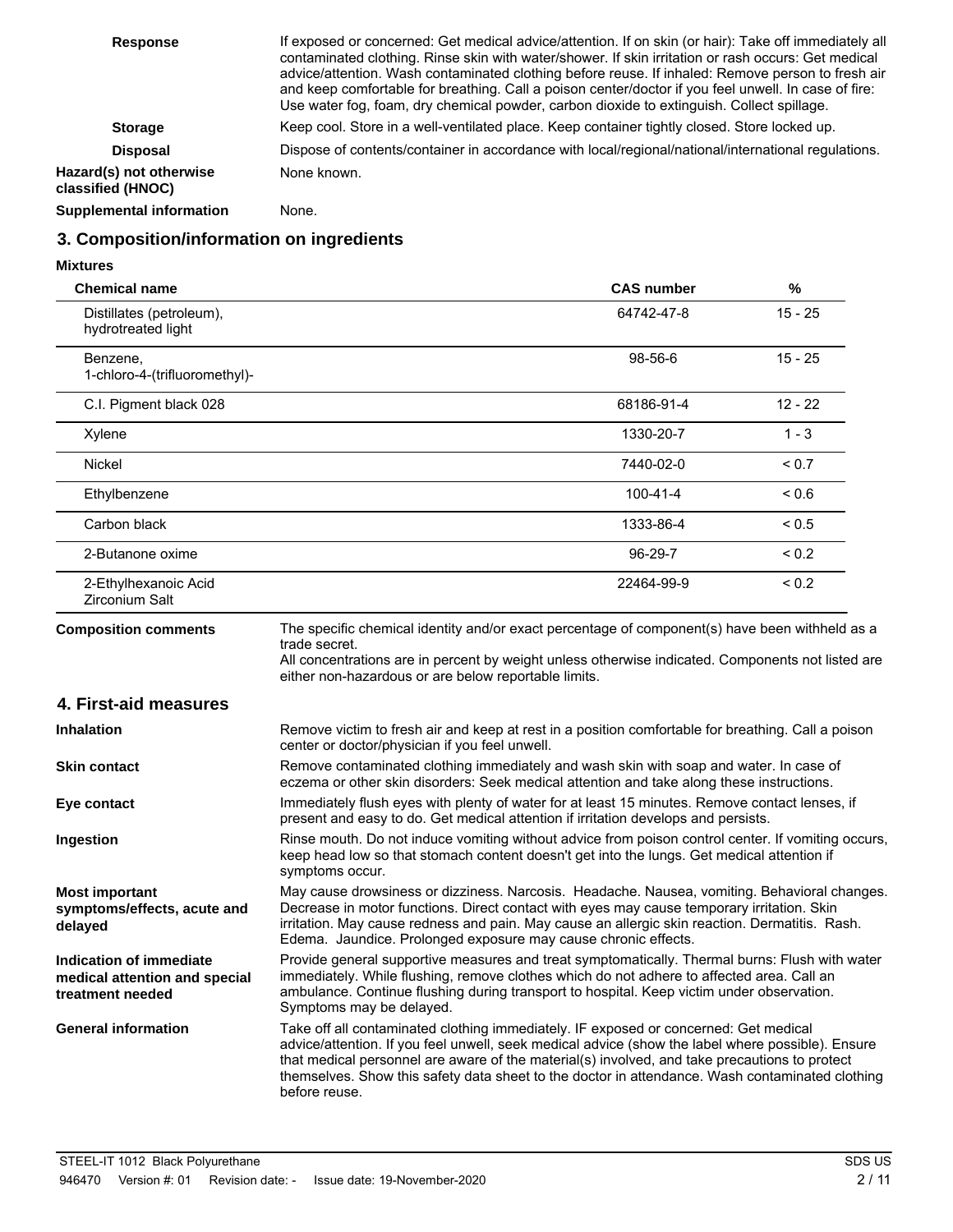### **5. Fire-fighting measures**

| Suitable extinguishing media                                     | Water fog. Foam. Dry chemical powder. Carbon dioxide (CO2).                                                                                                                                                                                                                    |
|------------------------------------------------------------------|--------------------------------------------------------------------------------------------------------------------------------------------------------------------------------------------------------------------------------------------------------------------------------|
| <b>Unsuitable extinguishing</b><br>media                         | Do not use water jet as an extinguisher, as this will spread the fire.                                                                                                                                                                                                         |
| Specific hazards arising from<br>the chemical                    | Vapors may form explosive mixtures with air. Vapors may travel considerable distance to a source<br>of ignition and flash back. During fire, gases hazardous to health may be formed such as: Carbon<br>oxides. Chlorine compounds. Fluorine compounds. Fumes of metal oxides. |
| Special protective equipment<br>and precautions for firefighters | Self-contained breathing apparatus and full protective clothing must be worn in case of fire.                                                                                                                                                                                  |
| <b>Fire fighting</b><br>equipment/instructions                   | In case of fire and/or explosion do not breathe fumes. Move containers from fire area if you can do<br>so without risk. Cool containers exposed to flames with water until well after the fire is out.                                                                         |
| <b>Specific methods</b>                                          | Use standard firefighting procedures and consider the hazards of other involved materials.                                                                                                                                                                                     |
| <b>General fire hazards</b>                                      | Flammable liquid and vapor.                                                                                                                                                                                                                                                    |

### **6. Accidental release measures**

| <b>Personal precautions,</b><br>protective equipment and<br>emergency procedures | Keep unnecessary personnel away. Keep people away from and upwind of spill/leak. Eliminate all<br>ignition sources (no smoking, flares, sparks, or flames in immediate area). Wear appropriate<br>protective equipment and clothing during clean-up. Do not breathe mist/vapors/spray. Do not touch<br>damaged containers or spilled material unless wearing appropriate protective clothing. Ventilate<br>closed spaces before entering them. Local authorities should be advised if significant spillages<br>cannot be contained. For personal protection, see section 8 of the SDS. |
|----------------------------------------------------------------------------------|----------------------------------------------------------------------------------------------------------------------------------------------------------------------------------------------------------------------------------------------------------------------------------------------------------------------------------------------------------------------------------------------------------------------------------------------------------------------------------------------------------------------------------------------------------------------------------------|
| <b>Methods and materials for</b><br>containment and cleaning up                  | Eliminate all ignition sources (no smoking, flares, sparks, or flames in immediate area). Keep<br>combustibles (wood, paper, oil, etc.) away from spilled material. Take precautionary measures<br>against static discharge. Use only non-sparking tools. Prevent product from entering drains.                                                                                                                                                                                                                                                                                        |
|                                                                                  | Large Spills: Stop the flow of material, if this is without risk. Dike the spilled material, where this is<br>possible. Use a non-combustible material like vermiculite, sand or earth to soak up the product<br>and place into a container for later disposal. Following product recovery, flush area with water.<br>Retain and dispose of contaminated wash water.                                                                                                                                                                                                                   |
|                                                                                  | Small Spills: Absorb with earth, sand or other non-combustible material and transfer to containers<br>for later disposal. Wipe up with absorbent material. Clean surface thoroughly to remove residual<br>contamination.                                                                                                                                                                                                                                                                                                                                                               |
|                                                                                  | Never return spills to original containers for re-use. Put material in suitable, covered, labeled<br>containers. For waste disposal, see section 13 of the SDS.                                                                                                                                                                                                                                                                                                                                                                                                                        |
| <b>Environmental precautions</b>                                                 | Avoid release to the environment. Inform appropriate managerial or supervisory personnel of all<br>environmental releases. Prevent further leakage or spillage if safe to do so. Avoid discharge into<br>drains, water courses or onto the ground.                                                                                                                                                                                                                                                                                                                                     |
| 7. Handling and storage                                                          |                                                                                                                                                                                                                                                                                                                                                                                                                                                                                                                                                                                        |
| <b>Precautions for safe handling</b>                                             | Obtain special instructions before use. Do not handle until all safety precautions have been read<br>and understood. Do not handle, store or open near an open flame, sources of heat or sources of<br>ignition. Protect material from direct sunlight. Explosion-proof general and local exhaust ventilation.<br>Take precautionary measures against static discharges. All equipment used when handling the<br>product must be grounded. Use non-sparking tools and explosion-proof equipment.                                                                                       |
|                                                                                  | Do not breathe mist/vapors/spray. Avoid contact with eyes, skin, and clothing. Avoid prolonged<br>exposure. When using, do not eat, drink or smoke. Persons susceptible to allergic reactions<br>should not handle this product. Pregnant or breastfeeding women must not handle this product.<br>Should be handled in closed systems, if possible. Wear appropriate personal protective<br>equipment. Wash hands thoroughly after handling. Avoid release to the environment. Observe<br>good industrial hygiene practices.                                                           |
| <b>Conditions for safe storage,</b><br>including any incompatibilities           | Store locked up. Keep away from heat, sparks and open flame. Prevent electrostatic charge<br>build-up by using common bonding and grounding techniques. Store in a cool, dry place out of<br>direct sunlight. Store in tightly closed container. Store in a well-ventilated place. Keep in an area<br>equipped with sprinklers. Store away from incompatible materials (see Section 10 of the SDS).                                                                                                                                                                                    |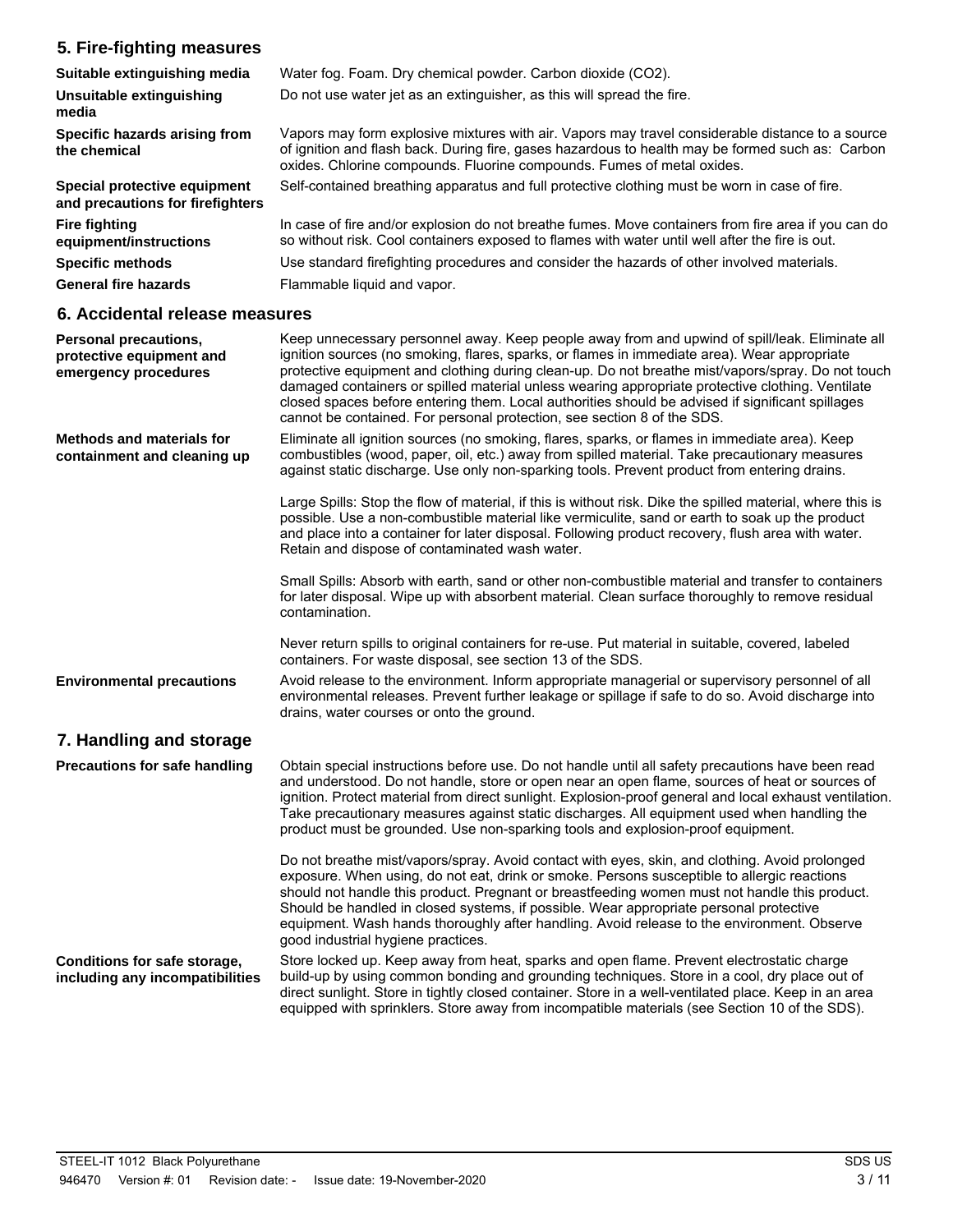### **8. Exposure controls/personal protection**

### **Occupational exposure limits**

### **US. OSHA Table Z-1 Limits for Air Contaminants (29 CFR 1910.1000)**

| <b>Components</b>                                                             |            | Type        |                                                           |                        | Value                |                     |
|-------------------------------------------------------------------------------|------------|-------------|-----------------------------------------------------------|------------------------|----------------------|---------------------|
| C.I. Pigment black 028<br>(CAS 68186-91-4)                                    |            | Ceiling     |                                                           |                        | $5$ mg/m $3$         |                     |
| Carbon black (CAS<br>1333-86-4)                                               |            | <b>PEL</b>  |                                                           |                        | 3.5 mg/m3            |                     |
| Ethylbenzene (CAS<br>$100-41-4)$                                              |            | <b>PEL</b>  |                                                           |                        | 435 mg/m3            |                     |
|                                                                               |            |             |                                                           |                        | 100 ppm              |                     |
| Nickel (CAS 7440-02-0)                                                        |            | <b>PEL</b>  |                                                           |                        | 1 $mg/m3$            |                     |
| Xylene (CAS 1330-20-7)                                                        |            | PEL         |                                                           |                        | 435 mg/m3            |                     |
|                                                                               |            |             |                                                           |                        | 100 ppm              |                     |
| <b>US. ACGIH Threshold Limit Values</b>                                       |            |             |                                                           |                        |                      |                     |
| <b>Components</b>                                                             |            | <b>Type</b> |                                                           |                        | Value                | Form                |
| Carbon black (CAS<br>1333-86-4)                                               |            | <b>TWA</b>  |                                                           |                        | $3$ mg/m $3$         | Inhalable fraction. |
| Ethylbenzene (CAS<br>$100-41-4)$                                              |            | <b>TWA</b>  |                                                           |                        | 20 ppm               |                     |
| Nickel (CAS 7440-02-0)                                                        |            | <b>TWA</b>  |                                                           |                        | $1.5$ mg/m $3$       | Inhalable fraction. |
| Xylene (CAS 1330-20-7)                                                        |            | <b>STEL</b> |                                                           |                        | 150 ppm              |                     |
|                                                                               |            | <b>TWA</b>  |                                                           |                        | 100 ppm              |                     |
| US. NIOSH: Pocket Guide to Chemical Hazards                                   |            |             |                                                           |                        |                      |                     |
| <b>Components</b>                                                             |            | <b>Type</b> |                                                           |                        | Value                | Form                |
| C.I. Pigment black 028<br>(CAS 68186-91-4)                                    |            | <b>STEL</b> |                                                           |                        | $3$ mg/m $3$         | Fume.               |
| Carbon black (CAS<br>1333-86-4)                                               |            | <b>TWA</b>  |                                                           |                        | 3.5 mg/m3            |                     |
| Ethylbenzene (CAS<br>$100-41-4)$                                              |            | <b>STEL</b> |                                                           |                        | 545 mg/m3            |                     |
|                                                                               |            |             |                                                           |                        | 125 ppm              |                     |
|                                                                               |            | <b>TWA</b>  |                                                           |                        | 435 mg/m3            |                     |
|                                                                               |            |             |                                                           |                        | 100 ppm              |                     |
| Nickel (CAS 7440-02-0)                                                        |            | <b>TWA</b>  |                                                           |                        | $0.015$ mg/m3        |                     |
| Xylene (CAS 1330-20-7)                                                        |            | <b>STEL</b> |                                                           |                        | 655 mg/m3            |                     |
|                                                                               |            |             |                                                           |                        | 150 ppm              |                     |
|                                                                               |            | <b>TWA</b>  |                                                           |                        | 435 mg/m3            |                     |
|                                                                               |            |             |                                                           |                        | 100 ppm              |                     |
| US. Workplace Environmental Exposure Level (WEEL) Guides<br><b>Components</b> |            | <b>Type</b> |                                                           |                        | Value                |                     |
| 2-Butanone oxime (CAS                                                         |            | <b>TWA</b>  |                                                           |                        | 36 mg/m3             |                     |
| $96-29-7$                                                                     |            |             |                                                           |                        |                      |                     |
| <b>Biological limit values</b>                                                |            |             |                                                           |                        | 10 ppm               |                     |
| <b>ACGIH Biological Exposure Indices</b>                                      |            |             |                                                           |                        |                      |                     |
| <b>Components</b>                                                             | Value      |             | <b>Determinant</b>                                        | <b>Specimen</b>        | <b>Sampling Time</b> |                     |
| Ethylbenzene (CAS<br>$100-41-4)$                                              | $0.15$ g/g |             | Sum of<br>mandelic acid<br>and<br>phenylglyoxylic<br>acid | Creatinine in<br>urine | $\star$              |                     |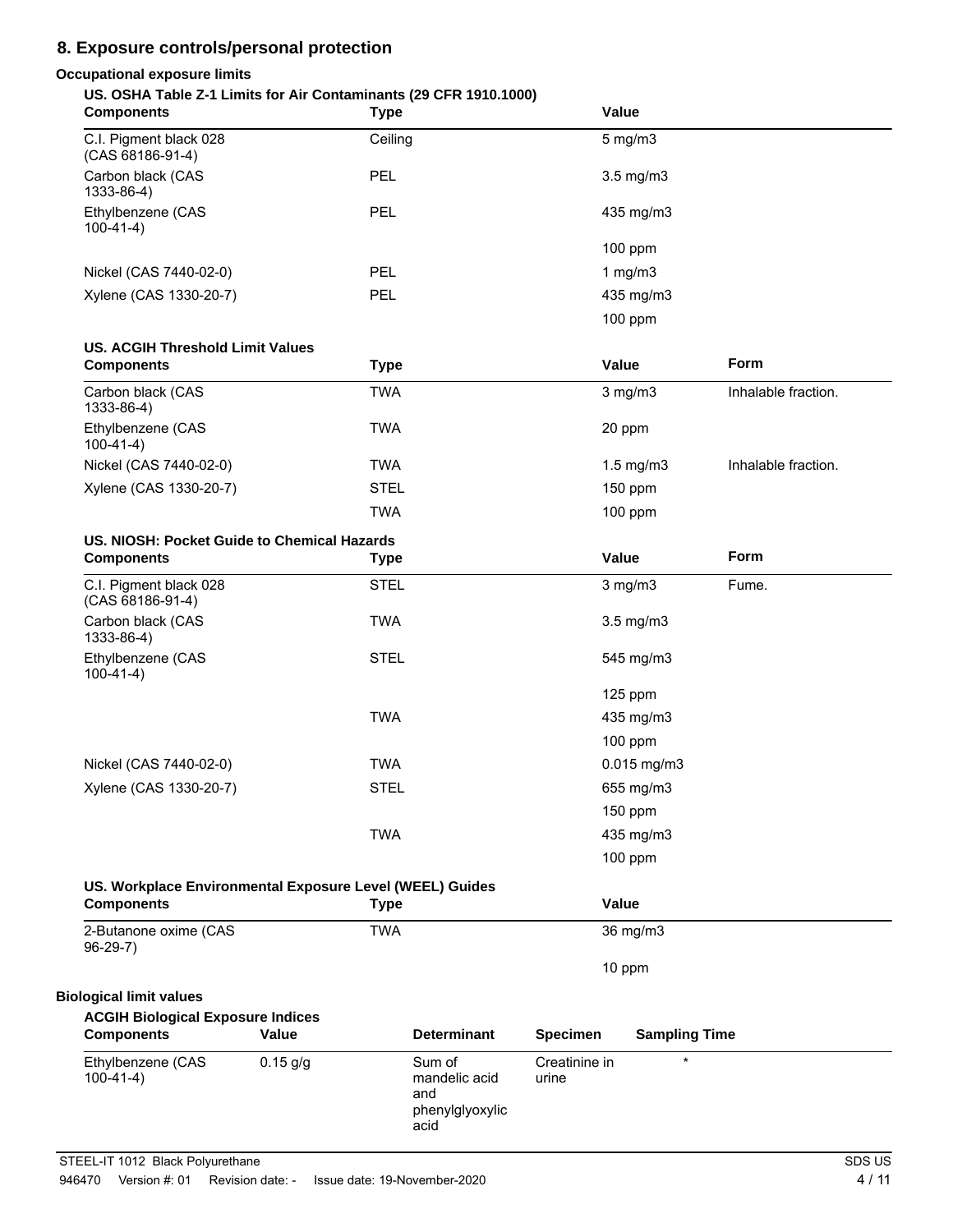| <b>ACGIH Biological Exposure Indices</b>                              |           |                                                               |                        |                                                                                                                                                                                                                                                                                                                                                                                                                                                                                   |  |
|-----------------------------------------------------------------------|-----------|---------------------------------------------------------------|------------------------|-----------------------------------------------------------------------------------------------------------------------------------------------------------------------------------------------------------------------------------------------------------------------------------------------------------------------------------------------------------------------------------------------------------------------------------------------------------------------------------|--|
| <b>Components</b>                                                     | Value     | <b>Determinant</b>                                            | <b>Specimen</b>        | <b>Sampling Time</b>                                                                                                                                                                                                                                                                                                                                                                                                                                                              |  |
| Xylene (CAS 1330-20-7)                                                | $1.5$ g/g | Methylhippuric<br>acids                                       | Creatinine in<br>urine | $\star$                                                                                                                                                                                                                                                                                                                                                                                                                                                                           |  |
| * - For sampling details, please see the source document.             |           |                                                               |                        |                                                                                                                                                                                                                                                                                                                                                                                                                                                                                   |  |
| Appropriate engineering<br>controls                                   |           |                                                               |                        | Explosion-proof general and local exhaust ventilation. Good general ventilation should be used.<br>Ventilation rates should be matched to conditions. If applicable, use process enclosures, local<br>exhaust ventilation, or other engineering controls to maintain airborne levels below recommended<br>exposure limits. Provide easy access to water supply or an emergency shower.                                                                                            |  |
| Individual protection measures, such as personal protective equipment |           |                                                               |                        |                                                                                                                                                                                                                                                                                                                                                                                                                                                                                   |  |
| <b>Eye/face protection</b>                                            | needed.   |                                                               |                        | Wear safety glasses with side shields (or goggles) and a face shield. Wear a full-face respirator, if                                                                                                                                                                                                                                                                                                                                                                             |  |
| <b>Skin protection</b>                                                |           |                                                               |                        |                                                                                                                                                                                                                                                                                                                                                                                                                                                                                   |  |
| <b>Hand protection</b>                                                |           | about the breakthrough time of the glove material.            |                        | Wear appropriate chemical resistant gloves. Nitrile, butyl rubber or neoprene gloves are<br>recommended. Be aware that the liquid may penetrate the gloves. Frequent change is advisable.<br>The most suitable glove must be chosen in consultation with the gloves supplier, who can inform                                                                                                                                                                                      |  |
| <b>Skin protection</b>                                                |           |                                                               |                        |                                                                                                                                                                                                                                                                                                                                                                                                                                                                                   |  |
| Other                                                                 |           |                                                               |                        | Wear appropriate chemical resistant clothing. Use of an impervious apron is recommended.                                                                                                                                                                                                                                                                                                                                                                                          |  |
| <b>Respiratory protection</b>                                         |           |                                                               |                        | If engineering controls do not maintain airborne concentrations below recommended exposure<br>limits (where applicable) or to an acceptable level (in countries where exposure limits have not<br>been established), an approved respirator must be worn. Wear NIOSH approved respirator<br>appropriate for airborne exposure at the point of use. Chemical respirator with organic vapor<br>cartridge and full facepiece. Check with respiratory protective equipment suppliers. |  |
| <b>Thermal hazards</b>                                                |           | Wear appropriate thermal protective clothing, when necessary. |                        |                                                                                                                                                                                                                                                                                                                                                                                                                                                                                   |  |
| <b>General hygiene</b><br>considerations                              |           |                                                               |                        | Observe any medical surveillance requirements. When using do not smoke. Always observe good<br>personal hygiene measures, such as washing after handling the material and before eating,<br>drinking, and/or smoking. Routinely wash work clothing and protective equipment to remove<br>contaminants. Contaminated work clothing must not be allowed out of the workplace.                                                                                                       |  |

### **9. Physical and chemical properties**

| Appearance                                   |                                 |
|----------------------------------------------|---------------------------------|
| <b>Physical state</b>                        | Liquid.                         |
| <b>Form</b>                                  | Liguid.                         |
| Color                                        | Black.                          |
| Odor                                         | Characteristic of solvents.     |
| Odor threshold                               | Not available.                  |
| рH                                           | Not available.                  |
| Melting point/freezing point                 | Not available.                  |
| Initial boiling point and boiling<br>range   | 278.6 - 397.4 °F (137 - 203 °C) |
| <b>Flash point</b>                           | 98.6 °F (37.0 °C)               |
| <b>Evaporation rate</b>                      | $0.9$ (n-Butyl acetate = 1)     |
| Flammability (solid, gas)                    | Not applicable.                 |
| Upper/lower flammability or explosive limits |                                 |
| <b>Flammability limit - lower</b><br>$(\% )$ | $0.9\%$                         |
| <b>Flammability limit - upper</b><br>$(\% )$ | 10.5%                           |
| Vapor pressure                               | 5.3 mmHg at 20 $^{\circ}$ C     |
| Vapor density                                | 6.2 (Air = 1)                   |
| <b>Relative density</b>                      | 1.257 (H2O=1)                   |
| Solubility(ies)                              |                                 |
| Solubility (water)                           | Not available.                  |
|                                              |                                 |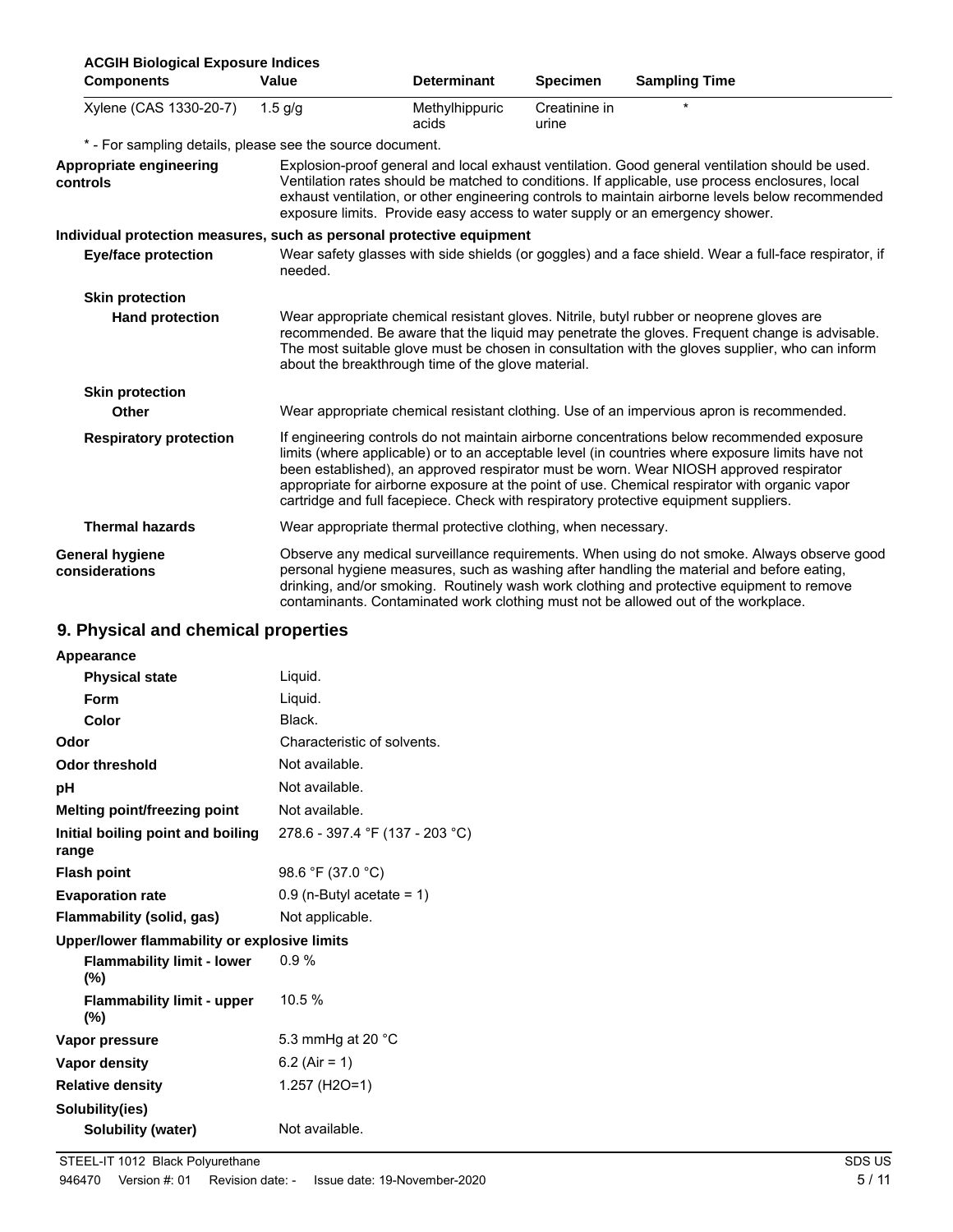| <b>Partition coefficient</b><br>(n-octanol/water) | $<$ 1 (Log Pow)         |
|---------------------------------------------------|-------------------------|
| <b>Auto-ignition temperature</b>                  | 932 °F (500 °C)         |
| <b>Decomposition temperature</b>                  | Not available.          |
| <b>Viscosity</b>                                  | 2500 cP (68 °F (20 °C)) |
| Other information                                 |                         |
| <b>Bulk density</b>                               | Not applicable.         |
| <b>Explosive properties</b>                       | Not explosive.          |
| <b>Oxidizing properties</b>                       | Not oxidizing.          |

### **10. Stability and reactivity**

| <b>Reactivity</b>                            | The product is stable and non-reactive under normal conditions of use, storage and transport.                                                                                                                |
|----------------------------------------------|--------------------------------------------------------------------------------------------------------------------------------------------------------------------------------------------------------------|
| <b>Chemical stability</b>                    | Material is stable under normal conditions.                                                                                                                                                                  |
| <b>Possibility of hazardous</b><br>reactions | No dangerous reaction known under conditions of normal use.                                                                                                                                                  |
| <b>Conditions to avoid</b>                   | Keep away from heat, hot surfaces, sparks, open flames and other ignition sources. Avoid<br>temperatures exceeding the flash point. Protect against direct sunlight. Contact with incompatible<br>materials. |
| Incompatible materials                       | Strong oxidizing agents. Strong acids. Halogens. Chlorine.                                                                                                                                                   |
| <b>Hazardous decomposition</b><br>products   | Thermal decomposition or combustion may liberate carbon oxides and other toxic gases or vapors.<br>Fumes of metal oxides. Chlorine compounds. Fluorine compounds.                                            |

### **11. Toxicological information**

#### **Information on likely routes of exposure**

| <b>Inhalation</b>                                                                  | May cause drowsiness or dizziness. May cause cancer by inhalation. Prolonged inhalation may<br>be harmful.                                                                                                                                                                                                                                                     |
|------------------------------------------------------------------------------------|----------------------------------------------------------------------------------------------------------------------------------------------------------------------------------------------------------------------------------------------------------------------------------------------------------------------------------------------------------------|
| <b>Skin contact</b>                                                                | Causes skin irritation. May cause an allergic skin reaction.                                                                                                                                                                                                                                                                                                   |
| Eye contact                                                                        | Direct contact with eyes may cause temporary irritation.                                                                                                                                                                                                                                                                                                       |
| Ingestion                                                                          | May cause discomfort if swallowed. Suspected of damaging the unborn child by ingestion.                                                                                                                                                                                                                                                                        |
| Symptoms related to the<br>physical, chemical and<br>toxicological characteristics | May cause drowsiness or dizziness. Narcosis. Headache. Nausea, vomiting. Behavioral changes.<br>Decrease in motor functions. Direct contact with eyes may cause temporary irritation. Skin<br>irritation. May cause redness and pain. May cause an allergic skin reaction. Dermatitis. Rash.<br>Edema. Jaundice. Prolonged exposure may cause chronic effects. |

#### **Information on toxicological effects**

| <b>Acute toxicity</b>          | Not expected to be acutely toxic. |                        |
|--------------------------------|-----------------------------------|------------------------|
| <b>Components</b>              | <b>Species</b>                    | <b>Test Results</b>    |
| 2-Butanone oxime (CAS 96-29-7) |                                   |                        |
| <b>Acute</b>                   |                                   |                        |
| <b>Dermal</b>                  |                                   |                        |
| LD <sub>50</sub>               | Rabbit                            | > 1000 mg/kg, 24 Hours |
| Oral                           |                                   |                        |
| LD50                           | Rat                               | > 900 mg/kg            |
| Carbon black (CAS 1333-86-4)   |                                   |                        |
| <b>Acute</b>                   |                                   |                        |
| <b>Dermal</b>                  |                                   |                        |
| LD50                           | Rabbit                            | > 3000 mg/kg           |
| Oral                           |                                   |                        |
| LD50                           | Rat                               | > 8000 mg/kg           |
| Ethylbenzene (CAS 100-41-4)    |                                   |                        |
| <b>Acute</b>                   |                                   |                        |
| <b>Dermal</b>                  |                                   |                        |
| LD50                           | Rabbit                            | 15400 mg/kg            |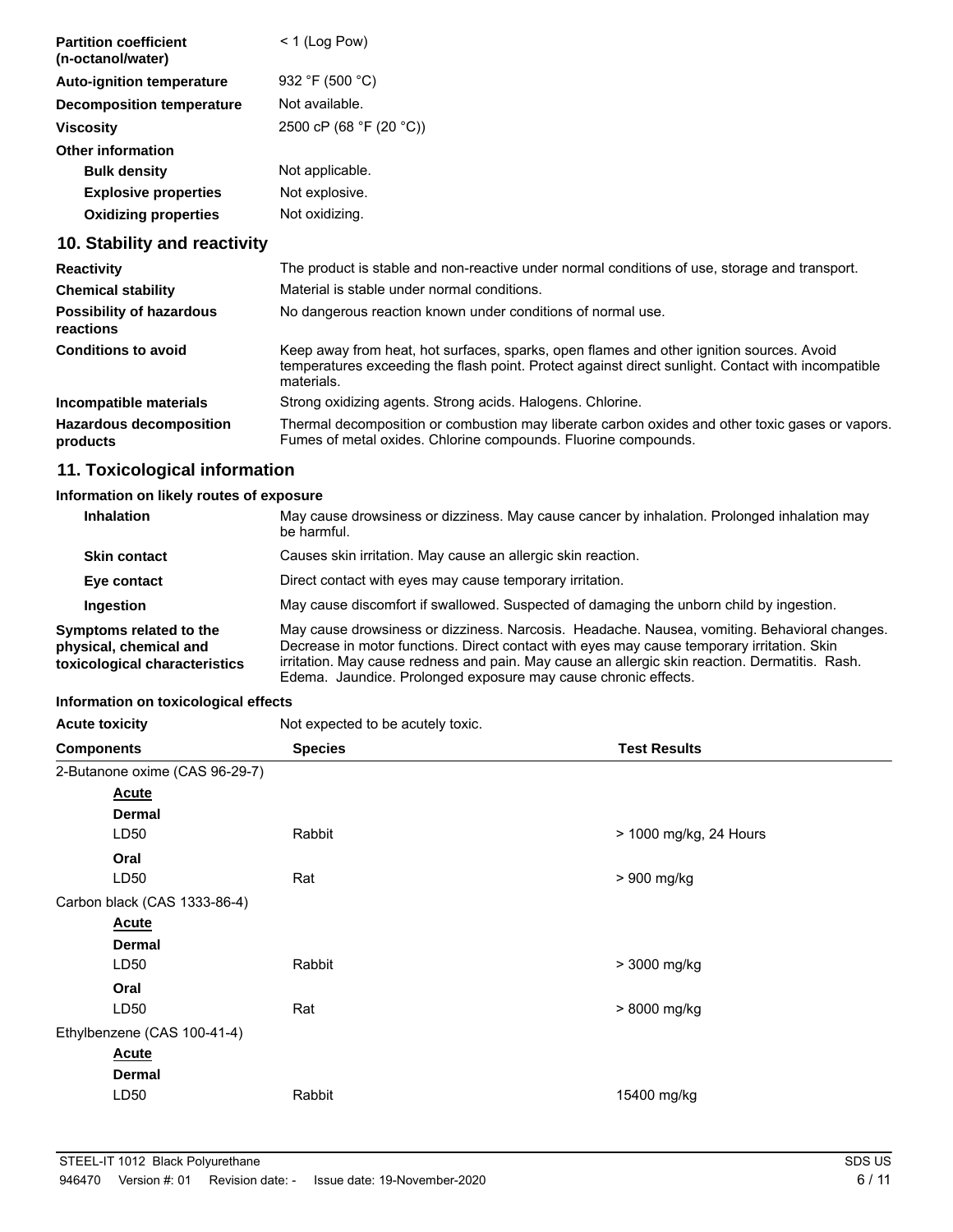| <b>Components</b>                                                                                                                                                                                                                                      | <b>Species</b>                                                                                                      | <b>Test Results</b>                                                                                                                                                                                                                                                    |  |
|--------------------------------------------------------------------------------------------------------------------------------------------------------------------------------------------------------------------------------------------------------|---------------------------------------------------------------------------------------------------------------------|------------------------------------------------------------------------------------------------------------------------------------------------------------------------------------------------------------------------------------------------------------------------|--|
| <b>Inhalation</b>                                                                                                                                                                                                                                      |                                                                                                                     |                                                                                                                                                                                                                                                                        |  |
| LC50                                                                                                                                                                                                                                                   | Rat                                                                                                                 | 17.4 mg/l, 4 hours                                                                                                                                                                                                                                                     |  |
| Oral                                                                                                                                                                                                                                                   |                                                                                                                     |                                                                                                                                                                                                                                                                        |  |
| LD50                                                                                                                                                                                                                                                   | Rat                                                                                                                 | 3500 - 4700 mg/kg                                                                                                                                                                                                                                                      |  |
| Xylene (CAS 1330-20-7)                                                                                                                                                                                                                                 |                                                                                                                     |                                                                                                                                                                                                                                                                        |  |
| <b>Acute</b>                                                                                                                                                                                                                                           |                                                                                                                     |                                                                                                                                                                                                                                                                        |  |
| Oral                                                                                                                                                                                                                                                   |                                                                                                                     |                                                                                                                                                                                                                                                                        |  |
| LD50                                                                                                                                                                                                                                                   | Rat                                                                                                                 | 3523 mg/kg                                                                                                                                                                                                                                                             |  |
| <b>Skin corrosion/irritation</b>                                                                                                                                                                                                                       | Causes skin irritation.                                                                                             |                                                                                                                                                                                                                                                                        |  |
| Serious eye damage/eye<br>irritation                                                                                                                                                                                                                   | Direct contact with eyes may cause temporary irritation.                                                            |                                                                                                                                                                                                                                                                        |  |
| Respiratory or skin sensitization                                                                                                                                                                                                                      |                                                                                                                     |                                                                                                                                                                                                                                                                        |  |
| <b>ACGIH sensitization</b>                                                                                                                                                                                                                             |                                                                                                                     |                                                                                                                                                                                                                                                                        |  |
| <b>TRIVALENT CHROMIUM WATER SOLUBLE</b><br>Dermal sensitization<br>INORGANIC COMPOUNDS, INCLUDING CHROMITE<br>ORE PROCESSING, AS CR (III), INHALABLE<br>FRACTION (CAS 68186-91-4)                                                                      |                                                                                                                     |                                                                                                                                                                                                                                                                        |  |
| <b>Respiratory sensitization</b>                                                                                                                                                                                                                       | Not classified.                                                                                                     |                                                                                                                                                                                                                                                                        |  |
| <b>Skin sensitization</b>                                                                                                                                                                                                                              | May cause an allergic skin reaction.                                                                                |                                                                                                                                                                                                                                                                        |  |
| Germ cell mutagenicity                                                                                                                                                                                                                                 | No data available to indicate product or any components present at greater than 0.1% are<br>mutagenic or genotoxic. |                                                                                                                                                                                                                                                                        |  |
| Carcinogenicity                                                                                                                                                                                                                                        | May cause cancer.                                                                                                   |                                                                                                                                                                                                                                                                        |  |
|                                                                                                                                                                                                                                                        | IARC Monographs. Overall Evaluation of Carcinogenicity                                                              |                                                                                                                                                                                                                                                                        |  |
| Benzene, 1-chloro-4-(trifluoromethyl)- (CAS 98-56-6)<br>C.I. Pigment black 028 (CAS 68186-91-4)<br>Carbon black (CAS 1333-86-4)<br>Ethylbenzene (CAS 100-41-4)<br>Nickel (CAS 7440-02-0)<br>Xylene (CAS 1330-20-7)<br><b>NTP Report on Carcinogens</b> |                                                                                                                     | 2B Possibly carcinogenic to humans.<br>3 Not classifiable as to carcinogenicity to humans.<br>2B Possibly carcinogenic to humans.<br>2B Possibly carcinogenic to humans.<br>2B Possibly carcinogenic to humans.<br>3 Not classifiable as to carcinogenicity to humans. |  |
| Carbon black (CAS 1333-86-4)<br>Nickel (CAS 7440-02-0)                                                                                                                                                                                                 |                                                                                                                     | Known To Be Human Carcinogen.<br>Known To Be Human Carcinogen.                                                                                                                                                                                                         |  |
|                                                                                                                                                                                                                                                        | OSHA Specifically Regulated Substances (29 CFR 1910.1001-1053)                                                      | Reasonably Anticipated to be a Human Carcinogen.                                                                                                                                                                                                                       |  |
| Not listed.                                                                                                                                                                                                                                            |                                                                                                                     |                                                                                                                                                                                                                                                                        |  |
| <b>Reproductive toxicity</b>                                                                                                                                                                                                                           | Suspected of damaging the unborn child.                                                                             |                                                                                                                                                                                                                                                                        |  |
| Specific target organ toxicity -<br>single exposure                                                                                                                                                                                                    | May cause drowsiness or dizziness.                                                                                  |                                                                                                                                                                                                                                                                        |  |
| Specific target organ toxicity -<br>repeated exposure                                                                                                                                                                                                  | May cause damage to organs (central nervous system, kidney, liver) through prolonged or<br>repeated exposure.       |                                                                                                                                                                                                                                                                        |  |
| <b>Aspiration hazard</b>                                                                                                                                                                                                                               | Not an aspiration hazard.                                                                                           |                                                                                                                                                                                                                                                                        |  |
| <b>Chronic effects</b>                                                                                                                                                                                                                                 | Prolonged inhalation may be harmful. May cause damage to organs through prolonged or<br>repeated exposure.          |                                                                                                                                                                                                                                                                        |  |
| 12. Ecological information                                                                                                                                                                                                                             |                                                                                                                     |                                                                                                                                                                                                                                                                        |  |
| <b>Ecotoxicity</b>                                                                                                                                                                                                                                     | Toxic to aquatic life with long lasting effects.                                                                    |                                                                                                                                                                                                                                                                        |  |
| <b>Components</b>                                                                                                                                                                                                                                      | <b>Species</b>                                                                                                      | <b>Test Results</b>                                                                                                                                                                                                                                                    |  |
| Carbon black (CAS 1333-86-4)                                                                                                                                                                                                                           |                                                                                                                     |                                                                                                                                                                                                                                                                        |  |
| <b>Aquatic</b>                                                                                                                                                                                                                                         |                                                                                                                     |                                                                                                                                                                                                                                                                        |  |
| Acute                                                                                                                                                                                                                                                  |                                                                                                                     |                                                                                                                                                                                                                                                                        |  |

Fish LC50 Leuciscus idus > 1000 mg/l, 96 Hours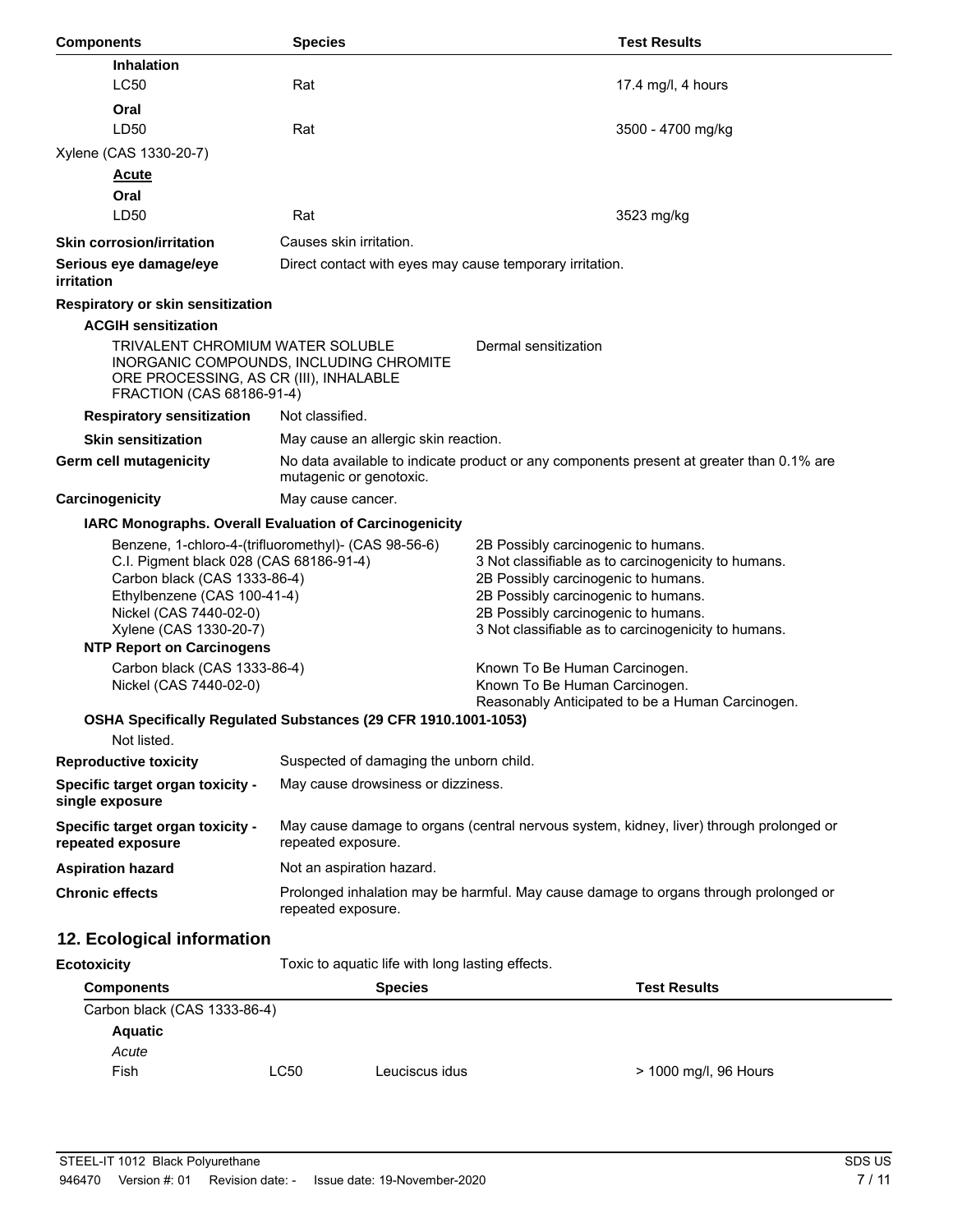| <b>Components</b>                                            |                                                                                                                                                                                                                                                          | <b>Species</b>                                                                                                                                                                                                                                                                                                                                                                                                                                                                                              | <b>Test Results</b>         |
|--------------------------------------------------------------|----------------------------------------------------------------------------------------------------------------------------------------------------------------------------------------------------------------------------------------------------------|-------------------------------------------------------------------------------------------------------------------------------------------------------------------------------------------------------------------------------------------------------------------------------------------------------------------------------------------------------------------------------------------------------------------------------------------------------------------------------------------------------------|-----------------------------|
| Distillates (petroleum), hydrotreated light (CAS 64742-47-8) |                                                                                                                                                                                                                                                          |                                                                                                                                                                                                                                                                                                                                                                                                                                                                                                             |                             |
| <b>Aquatic</b>                                               |                                                                                                                                                                                                                                                          |                                                                                                                                                                                                                                                                                                                                                                                                                                                                                                             |                             |
| Acute                                                        |                                                                                                                                                                                                                                                          |                                                                                                                                                                                                                                                                                                                                                                                                                                                                                                             |                             |
| Fish                                                         | <b>LC50</b>                                                                                                                                                                                                                                              | Rainbow trout, donaldson trout<br>(Oncorhynchus mykiss)                                                                                                                                                                                                                                                                                                                                                                                                                                                     | 2.9 mg/l, 96 hours          |
| Ethylbenzene (CAS 100-41-4)                                  |                                                                                                                                                                                                                                                          |                                                                                                                                                                                                                                                                                                                                                                                                                                                                                                             |                             |
| <b>Aquatic</b>                                               |                                                                                                                                                                                                                                                          |                                                                                                                                                                                                                                                                                                                                                                                                                                                                                                             |                             |
| Acute                                                        |                                                                                                                                                                                                                                                          |                                                                                                                                                                                                                                                                                                                                                                                                                                                                                                             |                             |
| Crustacea                                                    | <b>EC50</b>                                                                                                                                                                                                                                              | Water flea (Daphnia magna)                                                                                                                                                                                                                                                                                                                                                                                                                                                                                  | 1.81 - 2.38 mg/l, 48 hours  |
| Fish                                                         | <b>LC50</b>                                                                                                                                                                                                                                              | Rainbow trout, donaldson trout<br>(Oncorhynchus mykiss)                                                                                                                                                                                                                                                                                                                                                                                                                                                     | 4.2 mg/l, 96 hours          |
| Chronic                                                      |                                                                                                                                                                                                                                                          |                                                                                                                                                                                                                                                                                                                                                                                                                                                                                                             |                             |
| Crustacea                                                    | EC50                                                                                                                                                                                                                                                     | Ceriodaphnia dubia                                                                                                                                                                                                                                                                                                                                                                                                                                                                                          | 3.6 mg/l, 7 days            |
| Nickel (CAS 7440-02-0)                                       |                                                                                                                                                                                                                                                          |                                                                                                                                                                                                                                                                                                                                                                                                                                                                                                             |                             |
| <b>Aquatic</b>                                               |                                                                                                                                                                                                                                                          |                                                                                                                                                                                                                                                                                                                                                                                                                                                                                                             |                             |
| Acute                                                        |                                                                                                                                                                                                                                                          |                                                                                                                                                                                                                                                                                                                                                                                                                                                                                                             |                             |
| Crustacea                                                    | EC50                                                                                                                                                                                                                                                     | Water flea (Daphnia magna)                                                                                                                                                                                                                                                                                                                                                                                                                                                                                  | 1 mg/l, 48 hours            |
|                                                              | <b>LC50</b>                                                                                                                                                                                                                                              | Calanoid copepod (Eurytemora affinis)                                                                                                                                                                                                                                                                                                                                                                                                                                                                       | 7.35 - 12.12 mg/l, 96 hours |
| Xylene (CAS 1330-20-7)                                       |                                                                                                                                                                                                                                                          |                                                                                                                                                                                                                                                                                                                                                                                                                                                                                                             |                             |
| <b>Aquatic</b>                                               |                                                                                                                                                                                                                                                          |                                                                                                                                                                                                                                                                                                                                                                                                                                                                                                             |                             |
| Fish                                                         | <b>LC50</b>                                                                                                                                                                                                                                              | Rainbow trout, donaldson trout<br>(Oncorhynchus mykiss)                                                                                                                                                                                                                                                                                                                                                                                                                                                     | 2.6 mg/l, 96 hours          |
| Persistence and degradability                                |                                                                                                                                                                                                                                                          | No data is available on the degradability of this product.                                                                                                                                                                                                                                                                                                                                                                                                                                                  |                             |
| <b>Bioaccumulative potential</b>                             |                                                                                                                                                                                                                                                          | Not expected to bioaccumulate on the basis of the low octanol-water partition coefficient.                                                                                                                                                                                                                                                                                                                                                                                                                  |                             |
| Partition coefficient n-octanol / water (log Kow)            |                                                                                                                                                                                                                                                          |                                                                                                                                                                                                                                                                                                                                                                                                                                                                                                             |                             |
| STEEL-IT 1012 Black Polyurethane                             |                                                                                                                                                                                                                                                          | $<$ 1, (Log Pow)                                                                                                                                                                                                                                                                                                                                                                                                                                                                                            |                             |
| Ethylbenzene (CAS 100-41-4)                                  |                                                                                                                                                                                                                                                          | 3.15<br>$3.12 - 3.2$                                                                                                                                                                                                                                                                                                                                                                                                                                                                                        |                             |
| Xylene (CAS 1330-20-7)<br>Mobility in soil                   |                                                                                                                                                                                                                                                          |                                                                                                                                                                                                                                                                                                                                                                                                                                                                                                             |                             |
|                                                              | No data available for this product.                                                                                                                                                                                                                      |                                                                                                                                                                                                                                                                                                                                                                                                                                                                                                             |                             |
| Other adverse effects                                        | The product contains volatile organic compounds which have a photochemical ozone creation<br>potential. This product contains one or more substances identified as hazardous air pollutants<br>(HAPs) per the US Federal Clean Air Act (see section 15). |                                                                                                                                                                                                                                                                                                                                                                                                                                                                                                             |                             |
| 13. Disposal considerations                                  |                                                                                                                                                                                                                                                          |                                                                                                                                                                                                                                                                                                                                                                                                                                                                                                             |                             |
| <b>Disposal instructions</b>                                 |                                                                                                                                                                                                                                                          | Collect and reclaim or dispose in sealed containers at licensed waste disposal site. Incinerate the<br>material under controlled conditions in an approved incinerator. Do not allow this material to drain<br>into sewers/water supplies. Do not contaminate ponds, waterways or ditches with chemical or used<br>container. If discarded, this product is considered a RCRA ignitable waste, D001. Dispose of<br>contents/container in accordance with local/regional/national/international regulations. |                             |
| <b>Local disposal regulations</b>                            | Dispose in accordance with all applicable regulations.                                                                                                                                                                                                   |                                                                                                                                                                                                                                                                                                                                                                                                                                                                                                             |                             |
| Hazardous waste code                                         | D001: Waste Flammable material with a flash point <140 °F<br>D007: Waste Chromium                                                                                                                                                                        |                                                                                                                                                                                                                                                                                                                                                                                                                                                                                                             |                             |
|                                                              |                                                                                                                                                                                                                                                          | The waste code should be assigned in discussion between the user, the producer and the waste                                                                                                                                                                                                                                                                                                                                                                                                                |                             |
| Waste from residues / unused<br>products                     | disposal company.<br>Dispose of in accordance with local regulations. Empty containers or liners may retain some<br>product residues. This material and its container must be disposed of in a safe manner.                                              |                                                                                                                                                                                                                                                                                                                                                                                                                                                                                                             |                             |
| <b>Contaminated packaging</b>                                | Since emptied containers may retain product residue, follow label warnings even after container is<br>emptied. Empty containers should be taken to an approved waste handling site for recycling or<br>disposal. Do not re-use empty containers.         |                                                                                                                                                                                                                                                                                                                                                                                                                                                                                                             |                             |

### **14. Transport information**

| DOT                        |        |
|----------------------------|--------|
| UN number                  | UN1263 |
| UN proper shipping name    | Paint  |
| Transport hazard class(es) |        |
| Class                      | 3      |
|                            |        |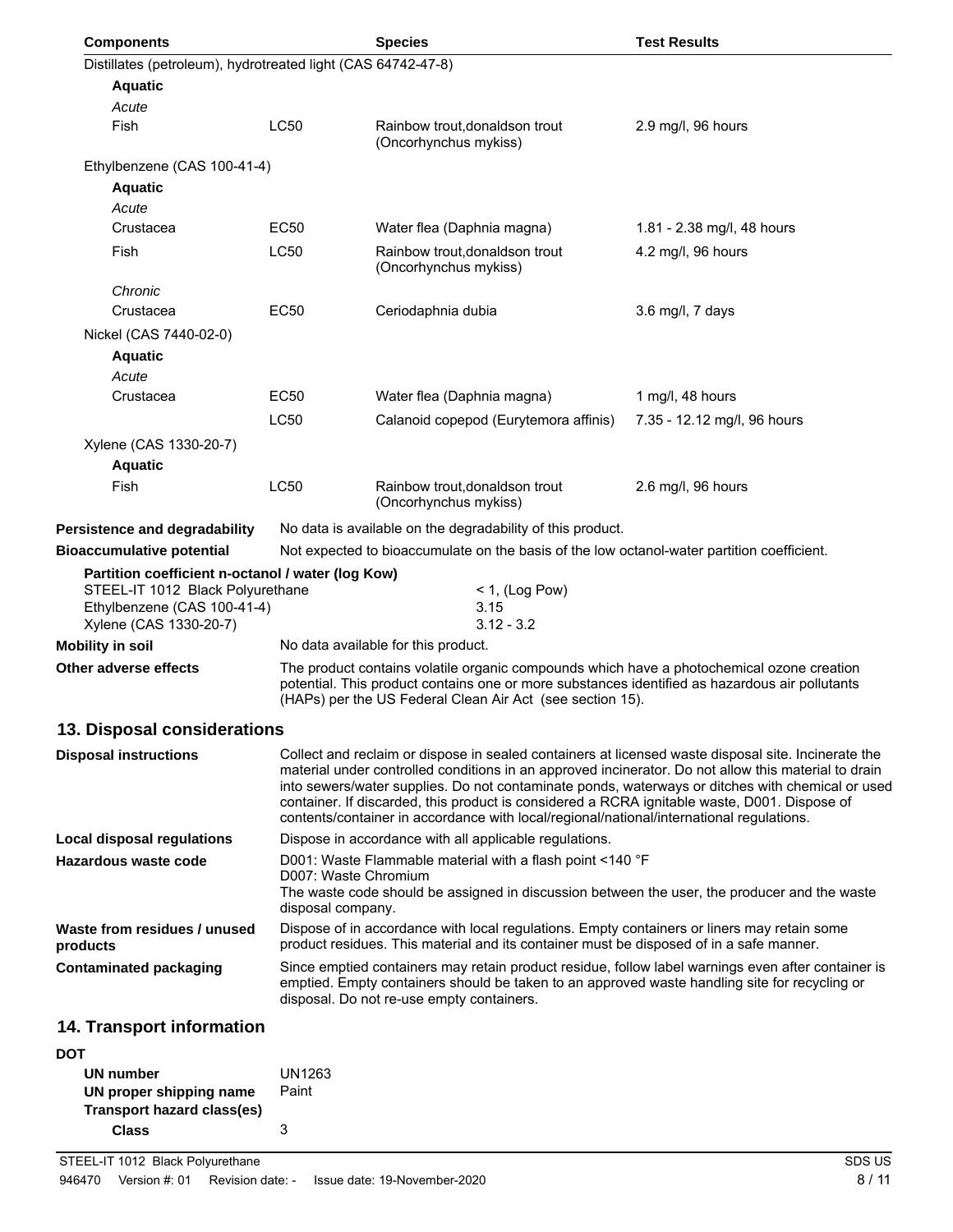| <b>Subsidiary risk</b><br>Label(s)<br><b>Packing group</b>                                                                        | $\overline{\phantom{a}}$<br>3<br>III                                                                                                                   |
|-----------------------------------------------------------------------------------------------------------------------------------|--------------------------------------------------------------------------------------------------------------------------------------------------------|
| <b>Environmental hazards</b>                                                                                                      |                                                                                                                                                        |
| <b>Marine pollutant</b><br><b>Special provisions</b><br><b>Packaging exceptions</b>                                               | Yes<br>Special precautions for user Read safety instructions, SDS and emergency procedures before handling.<br>B1, B52, IB3, T2, TP1, TP29<br>150      |
| Packaging non bulk                                                                                                                | 173                                                                                                                                                    |
| Packaging bulk<br><b>IATA</b>                                                                                                     | 242                                                                                                                                                    |
| <b>UN number</b>                                                                                                                  | <b>UN1263</b>                                                                                                                                          |
| UN proper shipping name                                                                                                           | Paint                                                                                                                                                  |
| <b>Transport hazard class(es)</b>                                                                                                 |                                                                                                                                                        |
| <b>Class</b>                                                                                                                      | 3                                                                                                                                                      |
| <b>Subsidiary risk</b>                                                                                                            |                                                                                                                                                        |
| Label(s)                                                                                                                          | 3                                                                                                                                                      |
| <b>Packing group</b>                                                                                                              | Ш                                                                                                                                                      |
| <b>Environmental hazards</b>                                                                                                      | Yes                                                                                                                                                    |
| <b>ERG Code</b>                                                                                                                   | 3L                                                                                                                                                     |
| <b>IMDG</b>                                                                                                                       | Special precautions for user Read safety instructions, SDS and emergency procedures before handling.                                                   |
| <b>UN number</b>                                                                                                                  | <b>UN1263</b>                                                                                                                                          |
| UN proper shipping name                                                                                                           | <b>PAINT</b>                                                                                                                                           |
| <b>Transport hazard class(es)</b>                                                                                                 |                                                                                                                                                        |
| <b>Class</b>                                                                                                                      | 3                                                                                                                                                      |
| <b>Subsidiary risk</b>                                                                                                            |                                                                                                                                                        |
| <b>Packing group</b>                                                                                                              | III                                                                                                                                                    |
| <b>Environmental hazards</b>                                                                                                      |                                                                                                                                                        |
| <b>Marine pollutant</b>                                                                                                           | Yes                                                                                                                                                    |
| EmS                                                                                                                               | $F-E$ , $S-E$                                                                                                                                          |
| Transport in bulk according to<br>Annex II of MARPOL 73/78 and<br>the IBC Code                                                    | Special precautions for user Read safety instructions, SDS and emergency procedures before handling.<br>Not established.                               |
| 15. Regulatory information                                                                                                        |                                                                                                                                                        |
| <b>US federal regulations</b>                                                                                                     | This product is a "Hazardous Chemical" as defined by the OSHA Hazard Communication<br>Standard, 29 CFR 1910.1200.                                      |
|                                                                                                                                   | TSCA Section 12(b) Export Notification (40 CFR 707, Subpt. D)                                                                                          |
|                                                                                                                                   | Benzene, 1-chloro-4-(trifluoromethyl)- (CAS 98-56-6) 0.1 % One-Time Export Notification only.<br><b>CERCLA Hazardous Substance List (40 CFR 302.4)</b> |
| Ethylbenzene (CAS 100-41-4)<br>Nickel (CAS 7440-02-0)<br>Xylene (CAS 1330-20-7)<br><b>SARA 304 Emergency release notification</b> | Listed.<br>Listed.<br>Listed.                                                                                                                          |
| Not regulated.                                                                                                                    |                                                                                                                                                        |
| Not listed.                                                                                                                       | OSHA Specifically Regulated Substances (29 CFR 1910.1001-1053)                                                                                         |
| <b>Toxic Substances Control Act (TSCA)</b>                                                                                        | All components of the mixture on the TSCA 8(b) inventory are designated                                                                                |
| Superfund Amendments and Reauthorization Act of 1986 (SARA)                                                                       | "active".                                                                                                                                              |
| <b>SARA 302 Extremely hazardous substance</b><br>Not listed.                                                                      |                                                                                                                                                        |
| SARA 311/312 Hazardous<br>chemical                                                                                                | Yes                                                                                                                                                    |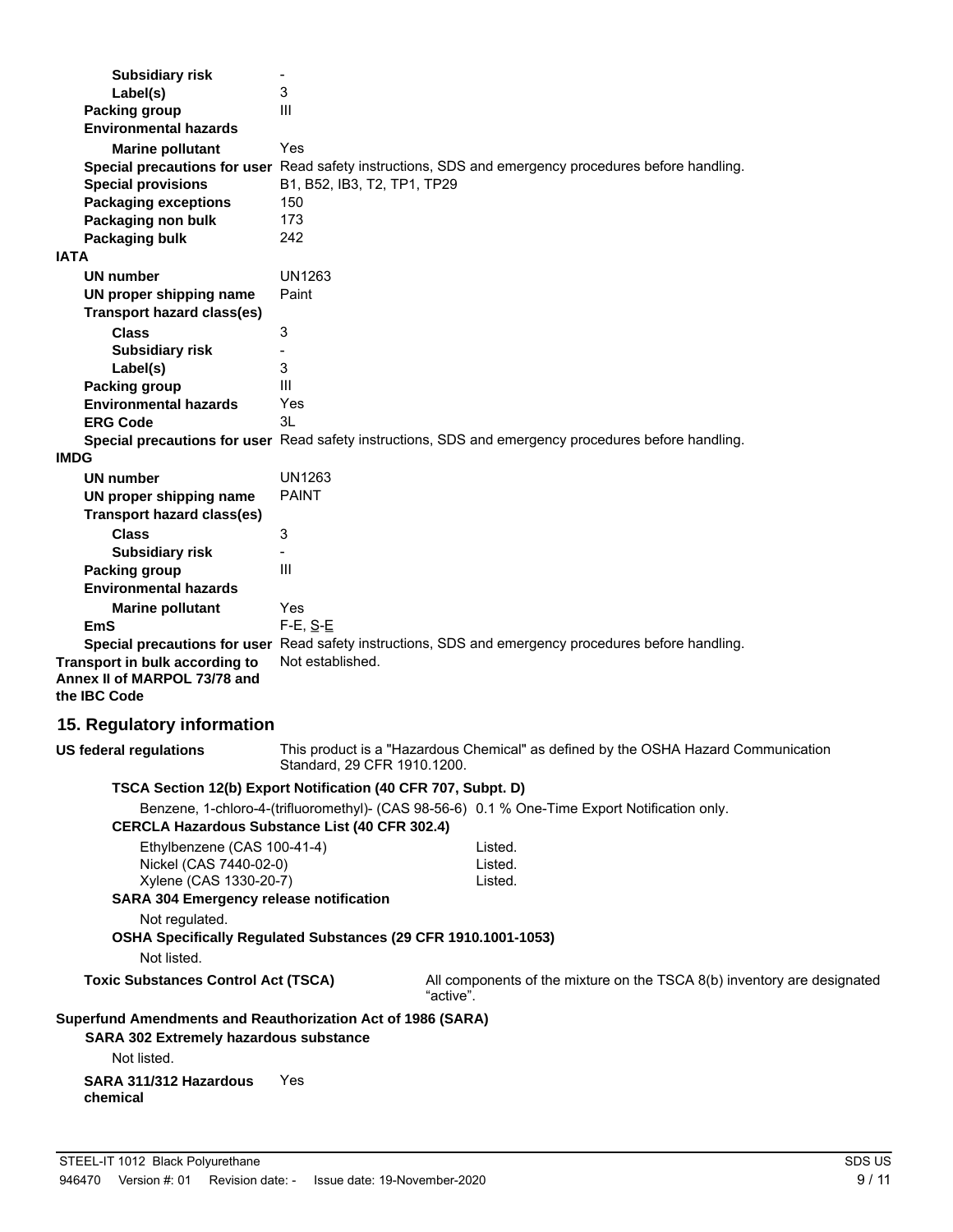| <b>Classified hazard</b><br>categories | Flammable (gases, aerosols, liquids, or solids)<br>Skin corrosion or irritation<br>Respiratory or skin sensitization |
|----------------------------------------|----------------------------------------------------------------------------------------------------------------------|
|                                        | Carcinogenicity<br>Reproductive toxicity<br>Specific target organ toxicity (single or repeated exposure)             |

#### **SARA 313 (TRI reporting)**

| <b>Chemical name</b> | <b>CAS</b> number | % by wt.   |  |
|----------------------|-------------------|------------|--|
| Ethylbenzene         | $100 - 41 - 4$    | 0.6        |  |
| Nickel               | 7440-02-0         | ${}_{0.7}$ |  |
| Xvlene               | 1330-20-7         | $1 - 3$    |  |

#### **Other federal regulations**

#### **Clean Air Act (CAA) Section 112 Hazardous Air Pollutants (HAPs) List**

C.I. Pigment black 028 (CAS 68186-91-4) Ethylbenzene (CAS 100-41-4) Nickel (CAS 7440-02-0) Xylene (CAS 1330-20-7)

#### **Clean Air Act (CAA) Section 112(r) Accidental Release Prevention (40 CFR 68.130)**

Not regulated.

**Safe Drinking Water Act** Contains component(s) regulated under the Safe Drinking Water Act.

### **(SDWA)**

**US state regulations**

#### **US. Massachusetts RTK - Substance List**

Carbon black (CAS 1333-86-4) Ethylbenzene (CAS 100-41-4) Nickel (CAS 7440-02-0) Xylene (CAS 1330-20-7)

#### **US. New Jersey Worker and Community Right-to-Know Act**

Benzene, 1-chloro-4-(trifluoromethyl)- (CAS 98-56-6) Carbon black (CAS 1333-86-4) Distillates (petroleum), hydrotreated light (CAS 64742-47-8) Ethylbenzene (CAS 100-41-4) Nickel (CAS 7440-02-0) Xylene (CAS 1330-20-7)

#### **US. Pennsylvania Worker and Community Right-to-Know Law**

C.I. Pigment black 028 (CAS 68186-91-4) Carbon black (CAS 1333-86-4) Ethylbenzene (CAS 100-41-4) Nickel (CAS 7440-02-0) Xylene (CAS 1330-20-7)

### **US. Rhode Island RTK**

C.I. Pigment black 028 (CAS 68186-91-4) Carbon black (CAS 1333-86-4) Ethylbenzene (CAS 100-41-4) Nickel (CAS 7440-02-0) Xylene (CAS 1330-20-7)

#### **California Proposition 65**



WARNING: This product can expose you to chemicals including Benzene, 1-chloro-4-(trifluoromethyl)-, which is known to the State of California to cause cancer, and Toluene, which is known to the State of California to cause birth defects or other reproductive harm. For more information go to www.P65Warnings.ca.gov.

### **California Proposition 65 - CRT: Listed date/Carcinogenic substance**

| Benzene, 1-chloro-4-(trifluoromethyl)- (CAS 98-56-6) Listed: June 28, 2018 |                           |  |
|----------------------------------------------------------------------------|---------------------------|--|
| Carbon black (CAS 1333-86-4)                                               | Listed: February 21, 2003 |  |
| Ethylbenzene (CAS 100-41-4)                                                | Listed: June 11, 2004     |  |
| Nickel (CAS 7440-02-0)                                                     | Listed: October 1, 1989   |  |
| Quartz (CAS 14808-60-7)                                                    | Listed: October 1, 1988   |  |
| California Proposition 65 - CRT: Listed date/Developmental toxin           |                           |  |

Toluene (CAS 108-88-3) Listed: January 1, 1991